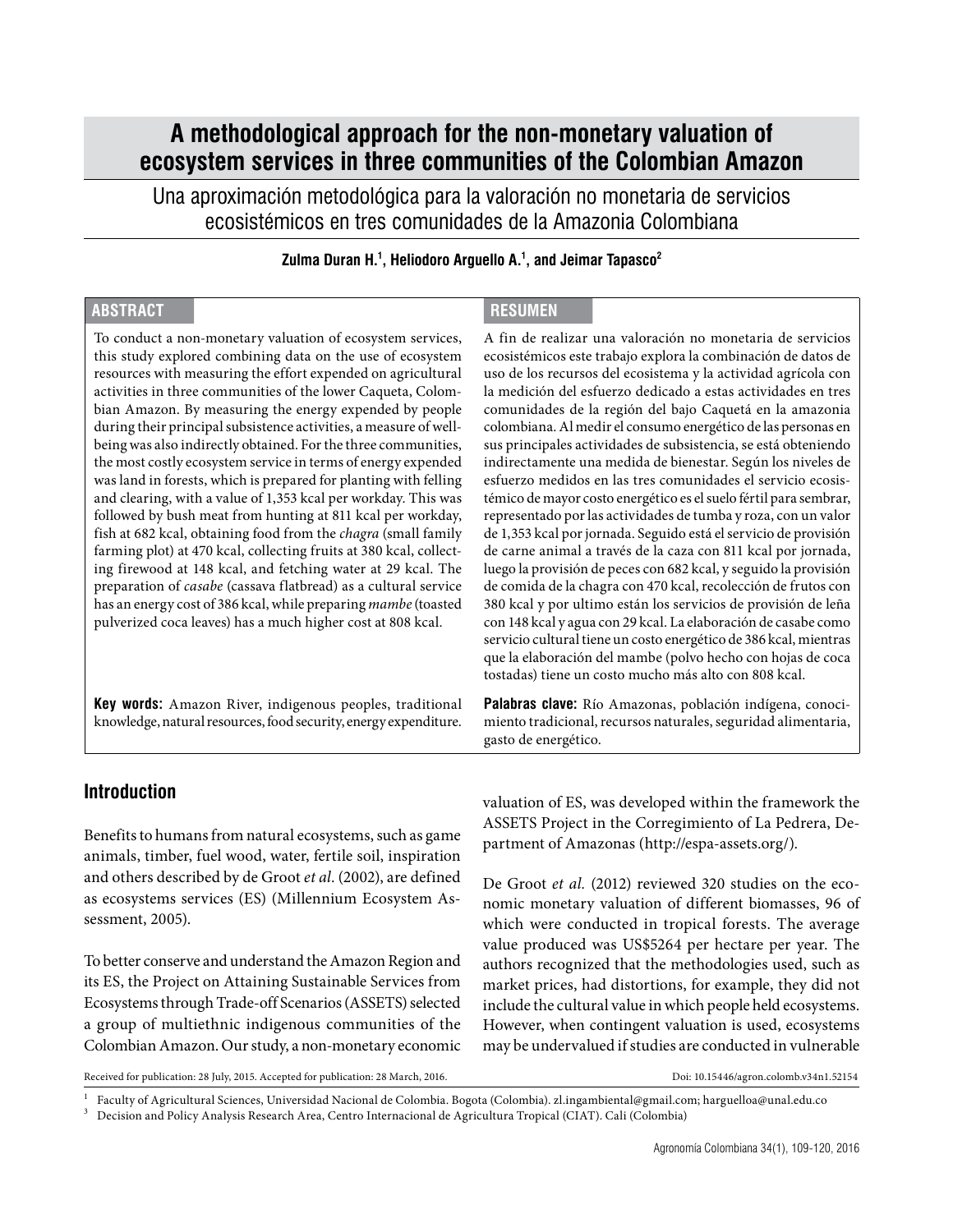or economically poor populations who cannot pay much for them. In Colombia, an official guide exists to develop economic valuations, but all of them focus on monetary values (MAVDT, 2003).

In contrast, ecological valuation has developed other methodologies, such as the emergy valuation or Emergy Assessment (EMA) (Brown *et al*., 2009), and energy analysis (EA) (IFIAS, 1974, cited by Herendeen, 2004). In spite of this, the existence of different approaches to determine a monetary value, Chan *et al.* (2012) point out the gap in economic valuation and the possible discomfort with expressing cultural services in dollars; so they suggest applying nonmonetary valuation and using decision making for services such as spiritual values, cultural identity, social cohesion, and heritage values. Services absolutly important for indigenous communities and settlers in the Amazonia.

The interactions between Amazon communities and nature are highly complex, demanding valuations of ES that are not just monetary. According to Brondízio *et al*. (2010), as the complexity of a system and the value of plurality increase, the monetary valuations drop in scientific quality and gain doubtful relevance for policy-making.

In response, we took some elements of different methodologies to present another methodological approach. We propose human labour as an indicator of the value of ecosystem services. To make this assumption, we took into account the considerations of Odum: "the most energy-intensive item in embodied energy is human labor" (Kamp *et al.* (2016), and the authors cited therein). Also, subsistence activities do not use much technology or external resources, such as fuel or electricity to do them; instead, time, effort and traditional knowledge are the mean inputs to get benefits from nature.

To account for labor, Kamp *et al.* (2016, and the authors cited therein) suggested suggested the use of food metabolism calories as the correct unit to quantify the energy supporting a person and, consequently, to measure the energy expenditure.

Human labor, represented by effort, was selected in this study as the best symbol of value in Amazon communities, in contrast to the fact that no money is exchanged to get ecosystem services, but time and effort are.

### **Subsistence, well-being, and effort in Amazon communities**

The communities in this study defined *well-being* according to different indicators, including availability of sufficient land for subsistence activities; skills in hunting, fishing, and agriculture (including the possession of tools for these activities); having access to state services such as health and education; and, to a lesser extent, but also necessary, economic income, however infrequent.

The conventional definition of *subsistence* is: that minimal standard for satisfying needs. Previously, it took into account only physical characteristics. Today, however, *subsistence* now refers to that minimal standard for satisfying the physical, mental, and productive efficiency needs of human beings (Sharif, 1986).

Currently, calorie intake is an energy indicator for tracking sustainability in developed countries (Singh *et al*., 2009), so calorie expenditure is complementary information to know production system's efficiency and also sustainability.

According to Vargas *et al*. (2011), the total energy cost (TEC) of one person is the level of energy needed to maintain the balance between consumption and energy expenditure. The latter constitutes the sum of the basal metabolic rate (BMR), endogenous thermogenesis (ET), and physical activity (PA). In sedentary persons, about two-thirds of the TEC is used in basal metabolism, while only one-third is spent on PA. In highly active individuals, the TEC may be as high as double the BMR, or even higher in some athletes and in those who carry out heavy work.

This study aimed to demonstrate another methodological approach for valuation other than monetary. That is, to quantify the energy that communities invest to obtain not only natural resources, but also to maintain their way of life based on, for example, hunting, fishing, cultivating the *chagra* (small family farming plot), collecting wild fruits, and preparing *mambe* (toasted pulverized coca leaves) and *casabe* (cassava flatbread).

# **Materials and methods**

# **Study area**

The study was carried out in the rural zone of the Corregimiento of La Pedrera located on the banks of the River Caqueta, near the border with Brazil, a more detailed description of this town is in Ramirez-Gomez *et al*. (2014).

The research method used involved selecting three communities, the closest community was located in the Camaritagua Indigenous Reserve at coordinates 1°19'49" S and 69°35'13.7" W. Various ethnic groups have converged in this area, mostly the Mirañas, Tanimucas, and Yucunas.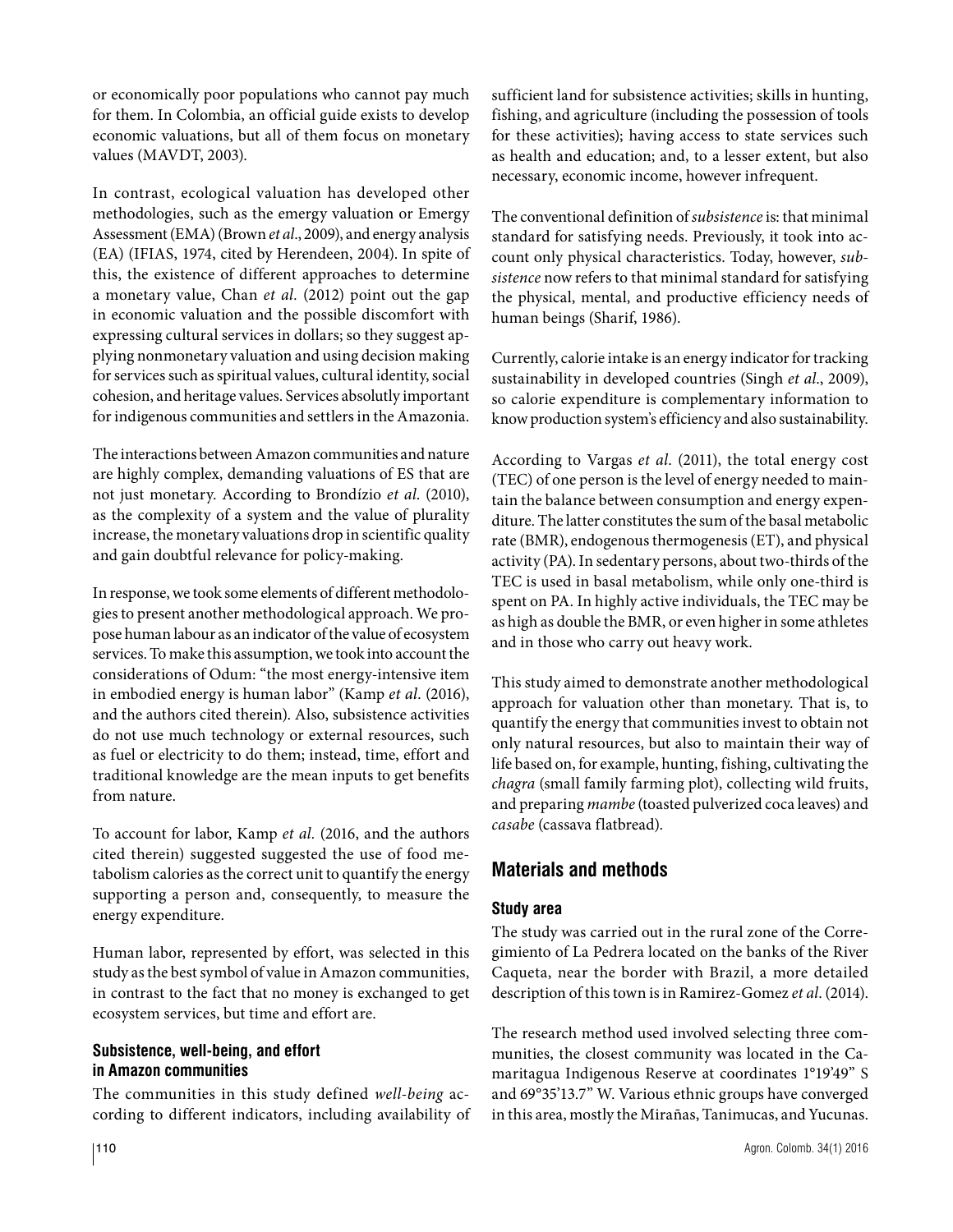It is a small community of about 13 families who live by cultivating *chagras*, fishing, hunting, and, to a lesser extent, obtaining paid work in La Pedrera.

The most distant community was Borikada, where the Curare-Los Ingleses Indigenous Reserve is located, at coordinates 1°20'55.4" S and 69°57'32" W. The community has 14 families of multiethnic origins, including the Cubeos, Yucunas, Boras, and Carijonas. The community's life strategies are cultivating the *chagra*, fishing, hunting, collecting wild fruits, and some casual (remunerated) work within the community itself.

The intermediate community corresponded to the Vereda La Madroño, located within a forest reserve protected by Colombian legislation. Its coordinates are 1°18'47" S and 69°32'44.8" W. As it is a mixed community of settlers and indigenous people, with a predominance of indigenous persons (SantoDomingo, 2011). Incomes are derived mostly from lumber, commercial fishing, and other remunerated casual work in La Pedrera. The community has 11 families of different origins, the principal ethnic groups found are the Matapís, Yucunas, Tanimucas, and Boras, but also there are a lot of Brazilians and settlers.

According to Van der Hammen (1992), SantoDomingo (2011) and Cardona (2015) communities in the lower Caqueta river Basin depend on subsistence, mainly natural resources from the forests and rivers by fishing, hunting and cultivating *chagra*, so a sample of three families (volunteers) in the three communities that participated was used to measure the value of invested effort in each activity (Tab. 1).

**TABLE 1.** Characteristics of the families in three communities of the Colombian Amazon.

| Location    | <b>Family 1</b> | <b>Family 2</b> | <b>Family 3</b> |
|-------------|-----------------|-----------------|-----------------|
|             | M / W           | M/W             | M / W           |
| Camaritagua | Age 32/31       | Age 44/45       | Age 20/18       |
|             | Wt 61/54        | Wt 70/52        | Wt 57/50        |
| Borikada    | Age 49/49       | Age 39/42       | Age 39/15       |
|             | Wt 65/53        | Wt 74/50        | Wt 52/52        |
| Madroño     | Age 40/29       | Age 47/42       | Age 45/26       |
|             | Wt 82/56        | Wt 77/84        | Wt 70/67        |

Only man (M) and women (W) did the activities and took records, has the characteristics of them. Wt: weight (kg).

During the third season, two of the three families were changed in La Madroño, they could not continue in the project, so two new couples were selected. Also, for Camaritagua, two families were changed only during second season.

#### **Identifying activities linked with ES**

Table 2 provides a brief description of the recorded activities. Not all activities were carried out in the three recording periods, as these depended on the ecological calendar, which is very similar for the communities in the lower Caqueta.

|                   |  |  | <b>TABLE 2.</b> Recorded subsistence activities in three communities of the |  |
|-------------------|--|--|-----------------------------------------------------------------------------|--|
| Colombian Amazon. |  |  |                                                                             |  |

| <b>Activity/Epoch</b><br>of the year            | <b>Data description</b>                                                                                                                                                                                                                                                                            | <b>ES linked</b>                             |
|-------------------------------------------------|----------------------------------------------------------------------------------------------------------------------------------------------------------------------------------------------------------------------------------------------------------------------------------------------------|----------------------------------------------|
| Hunting/all year                                | Any hunting activity was recorded, whether in<br>the jungle or on the chagra, or whether prey<br>was captured or not                                                                                                                                                                               | Bush meat                                    |
| Fishing/all year                                | The recorded fishing was used for household<br>consumption, not for commercial purposes                                                                                                                                                                                                            | Fish                                         |
| Clearing/all<br>year but less in<br>Sep.-Oct.   | This activity was carried out mostly in stubble-<br>lands in all epochs of the year. Between August<br>and November, it was conducted in the jungle                                                                                                                                                | Fertile soil                                 |
| Felling/J-F and<br>mainly Sep.-Oct.             | The communities carried out felling in either<br>stubble-lands or jungle                                                                                                                                                                                                                           | Fertile soil                                 |
| Fruit collection/<br>Jan.-Feb. and<br>June-July | This activity was recorded for both wild and<br>backyard fruits                                                                                                                                                                                                                                    | Fruits                                       |
| Cultivating the<br>chagra/all year              | This set of activities included planting, weed-<br>ing, and pulling up cassava and other previ-<br>ously planted crops                                                                                                                                                                             | Crops such<br>as casaba,<br>plantain         |
| Fetching water/<br>all year                     | This activity was recorded in those homes<br>where family members had to leave to fetch<br>water                                                                                                                                                                                                   | Water                                        |
| Preparing<br>mambe/all year                     | This activity was recorded in two parts: first,<br>collecting coca leaves from the chagra; and<br>second, arriving back at the house and prepar-<br>ing mambe                                                                                                                                      | Spiritual<br>values,<br>cultural<br>identity |
| Preparing<br>casabe/all year                    | As for the previous activity, casabe prepara-<br>tion was recorded in two parts: first, collecting<br>cassava from the <i>chagra</i> ; second, collecting<br>the starch, expressing out the liquid, kneading<br>it into a type of <i>arepa</i> (tortilla), and cooking it<br>(Fiq. 1)              | Cultural<br>identity,<br>social<br>cohesion  |
| Preparing farina/<br>all year                   | This activity was recorded only in La Madroño<br>as the families there (e.g., settlers) had either<br>lost or never had the custom of making casabe.<br>Instead, they prepared <i>fariña</i> , which they ate<br>regularly. This activity was also recorded in two<br>parts, but few were recorded | Cultural<br>identity,<br>social<br>cohesion  |

#### **The measurement of effort**

To measure effort, we used Polar® sports equipment. This recorded the intensity of physical activity as a percentage of the maximum cardiac frequency  $(CF_{max})$  with which the activity could be carried out. The  $CF_{\text{max}}$  was used to estimate energy expenditure on the basis of the maximum number of beats per minute (bpm) during maximum physical effort. The  $\mathrm{CF}_{\mathrm{max}}$  was also useful for determining the intensity of an activity (Polar, 2013).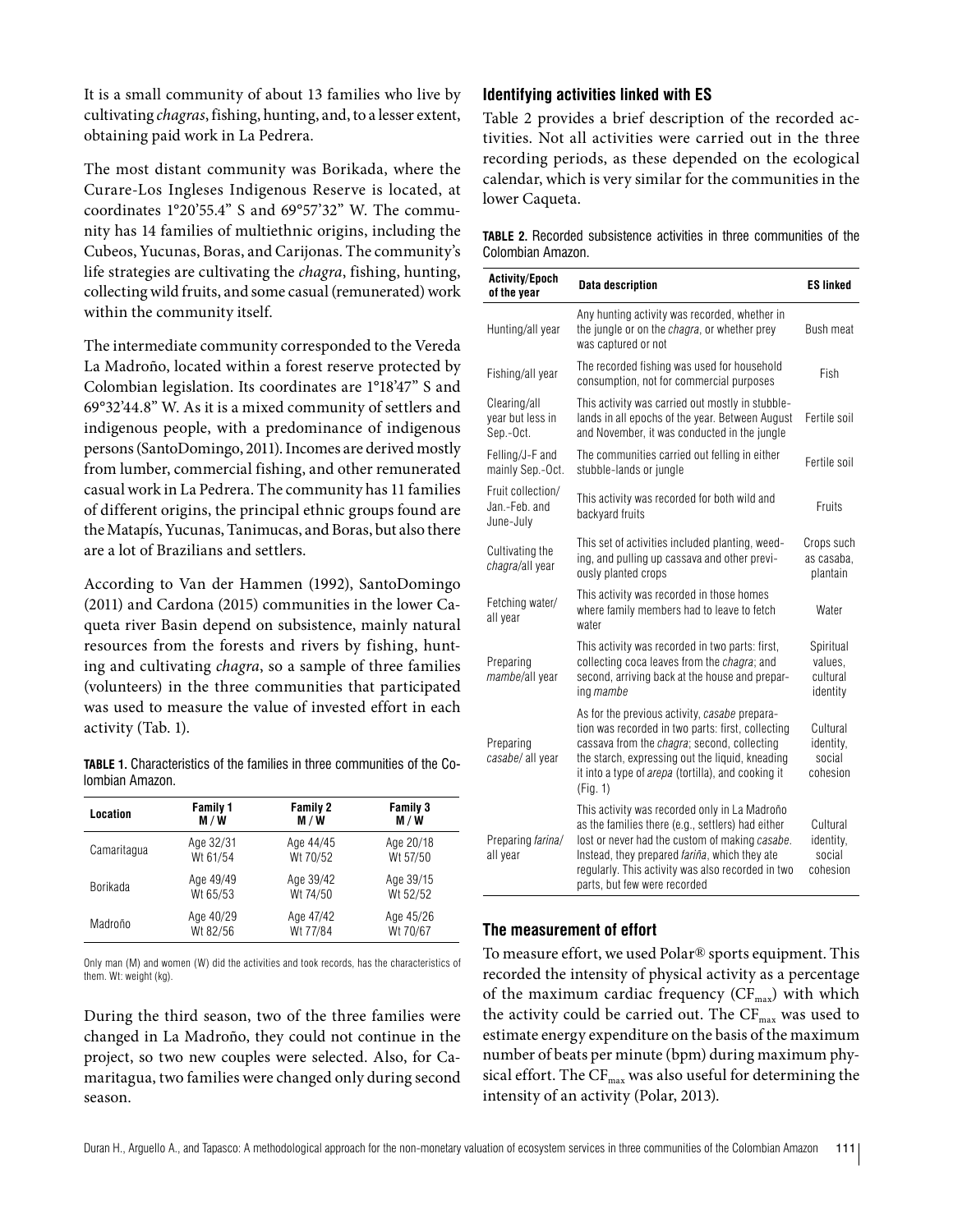

**FIGURE 1.** Woman preparing *casabe* (cassava flatbread). Photograph: Z. Duran.

The  $CF_{\text{max}}$  as measured by Polar® equipment was calculated, using Eq. 1.

$$
CF_{\text{max}} = 220 - \text{age} \tag{1}
$$

CFmax is in beats per minute (bpm) (Polar, 2013)

The equipment consisted of a cardiac frequency sensor that was placed on the chest of the test subject, using an elastic band, a speed sensor that was placed on the foot, and a training computer, RCX3, that was worn like a watch. The computer received data from the sensors and stored them for later downloading onto a Polar® online application. Also an initial setting is necessary according to the age, weight and gender´s user of the equipment.

Figure 2 shows a scene from one of the workshops held with the communities for training in using the equipment.



**FIGURE 2.** Using Polar® equipment, Camaritagua community in La Pedrera (Colombia). Photograph: Z. Duran.

To differentiate among the seasonal changes in the offer of natural resources and the ecological calendary, three sets of records were made in different epochs of year 2014, the three communities simultaneously. The first set was taken between January and February (Epoch of frog) when river levels of the Caqueta were low, few rains and communities celebrate Traditional "Doll Dance". The second set was taken in June and July (Epoch of fish shoal), months of high rainfall, and the river levels of the Caquetá were at their highest, with an abundance of fish and traditional "Feather Dances". Finally, the third set was taken in September and October (Epoch of Cicada), when the river levels had dropped again over the short summer, families start preparing new *chagras* and with the traditional "Pineapple Dance".

During 30 d for each epoch, the families had the equipment to take records and fill the formats. A facilitator in each community helped with the recordings, this person was training too. He or she visited the families every week to review the recordings made, also he or she completed a field diary with information that complemented each activity recorded by the families and change the initial information's settings of the equipment according who were going to take records. At the end of each period, the forms, field diary and equipment were collected, checked and contrasted.

#### **Energy cost and efficiency calculation**

Mean values of invested kilocalories were calculated for each activity in each community and each epoch; also, a frequency of those activities was asked, allowing for the calculation of a value of expended energy per day between the men and women through the different epochs of the year.

Following the methodology used by Harris (1971); Bayliss-Smith (1977) and Vickers (1989), the efficiency (*T*) for each activity was estimated as follows Eq. 2:

$$
T_{Activity} = \frac{(kg \ of \ food) \times (kcal \ per \ kg)}{Kilocalories recorded for each activity}
$$
 (2)

The ratio between the energy expenditure and acquired energy through the natural resources (meal, fish, cassava, fruits), is measure of *T*.

For the statistical analysis, the data were analyzed using the statistical program SPAD v. 5.6 and, to determine the correlations for number of kilocalories, duration of each activity, and the product obtained for each activity in each community.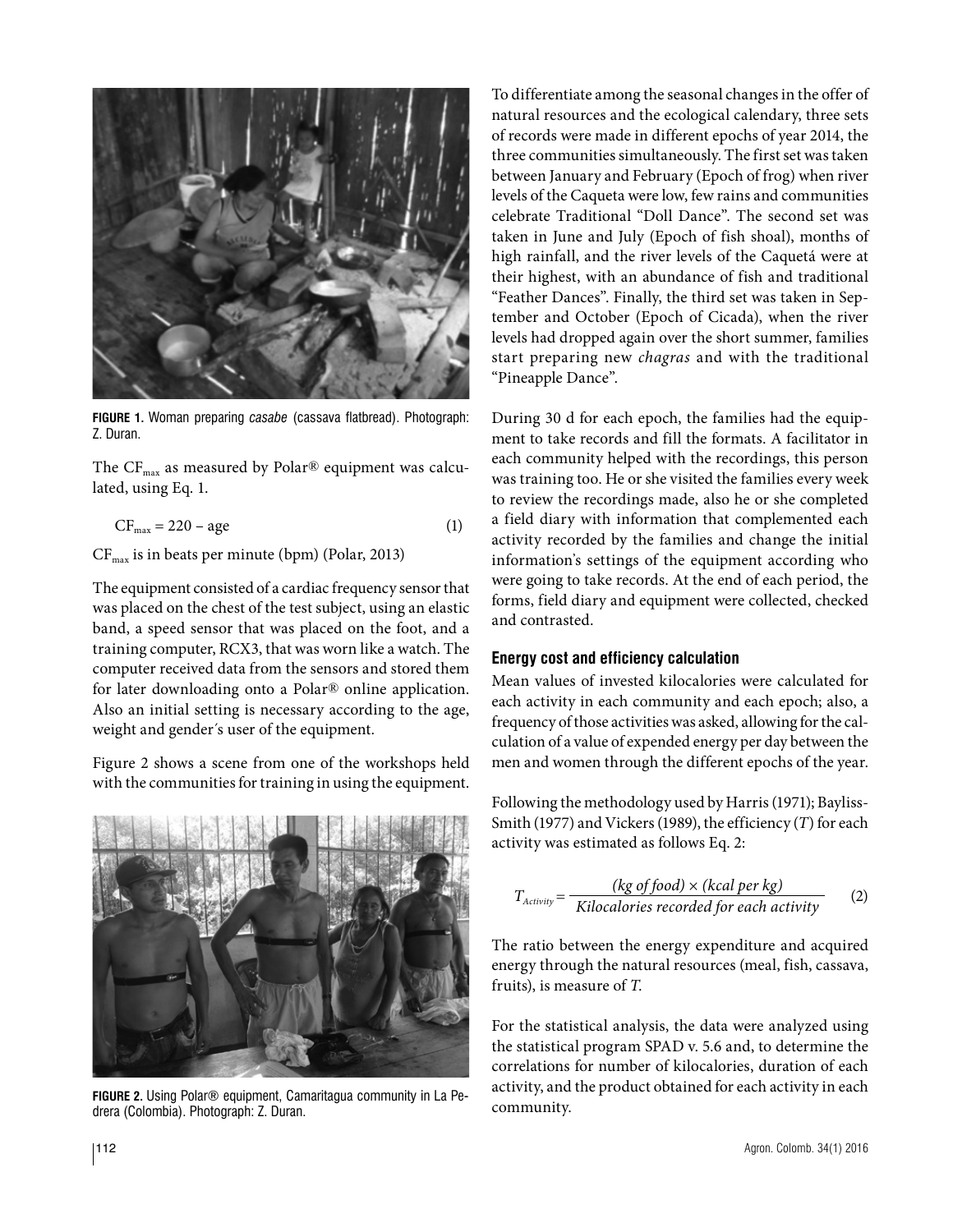# **Results**

#### **Identifying ecosystem services**

The ecosystem services (ES) used by the communities were classified according to The Economics of Ecosystems and Biodiversity (TEEB) (de Groot *et al*., 2010), that is, in terms of the services of regulation, habitat, provisioning, and culture.

The ES described in Tab. 3 had a high social-cultural value (Scholte *et al*., 2015). In spite the classification of ES, it is true that all of the ecosystem functions had a cultural importance for the Amazon communities, not only the cultural services. The activities of subsistence related to the provisioning services, such as hunting, fishing, wood collecting, and fetching water; even the supporting service as nutrient cycling related to clearing and felling, met spiritual and cultural beliefs and build the social life of the communities.

Each ES deserves a thorough analysis, but this was out of the scope of this study; Tab. 3 provides a brief description of the services valuated with the proposed methodology.

This study linked the indigenous traditional practice of slash and burn of the forests with many ecosystem functions, such as nutrient regulation. This kind of agriculture is known as shifting cultivation, the difference with the slash and burn agriculture is that the forest fallow period is longer than the resting period in the second system (Palm *et al*., 2005).

Shifting cultivation has been accepted as a system with proven long term compatibility with tropical forests and biodiversity (Lavold, 2014); it also restores the soil physical properties, accumulates carbon and nutrients in the fallow biomass, eradicates weed populations and has no soil erosion risk (Palm *et al*., 2005).

#### **Valuating ecosystem services**

A significant aspect to highlight was the high variability of the data recorded among the three communities due to externalities such as illness, unpremeditated trips or just because there wasn't the time to do it. The total number of records for each activity is shown in Tab. 4.

**TABLE 4.** Number of records taken per epoch and community in La Pedrera (Colombian Amazon).

| <b>Activity</b>          | Camaritagua |                |          |    | <b>Borikada</b> |                | La Madroño     |    |                |
|--------------------------|-------------|----------------|----------|----|-----------------|----------------|----------------|----|----------------|
|                          | E1          | E2             | E3       | E1 | E <sub>2</sub>  | E3             | E1             | E2 | E3             |
| Hunting                  | 5           | $\mathfrak{p}$ | 8        | 8  | 6               | 8              | 1              | 4  | $\mathfrak{p}$ |
| Fishing                  | 6           | $\mathfrak{p}$ | 8        | 9  | 6               | 9              | 3              | 6  | $\overline{4}$ |
| Felling                  | 5           | 2              | 8        | 0  | 3               | 5              | $\overline{4}$ | 1  | $\overline{c}$ |
| Clearing                 | 4           | 7              | $\Omega$ | 7  | 6               | $\Omega$       | 2              | 0  | 0              |
| Chagra<br>cultivation    | 18          | 6              | 13       | 10 | 7               | 12             | $\overline{4}$ | 8  | 19             |
| Firewood<br>collection   | 9           | 10             | 13       | 11 | 10              | 12             | 6              | 8  | 3              |
| Fetching water           |             | 6              | 8        |    | 7               | 11             |                | 7  | 7              |
| Fruit collection         | 7           | 6              | $\Omega$ | 9  | 8               | $\overline{4}$ | 5              | 6  |                |
| Preparation of<br>mambe  |             | 7              | 3        |    | 6               | 6              |                |    |                |
| Preparation of<br>casabe |             | 5              | 10       |    | 5               | 3              |                |    | 1              |

E1, E2, and E3: epochs of the year, where 1 is January-February; 2, June-July; 3, September-October.

| <b>Ecosystem function</b>               | <b>Description</b>                                                                                                                                                                                                                                                                                                                                                |  |  |  |  |  |  |
|-----------------------------------------|-------------------------------------------------------------------------------------------------------------------------------------------------------------------------------------------------------------------------------------------------------------------------------------------------------------------------------------------------------------------|--|--|--|--|--|--|
|                                         | <b>Regulation</b>                                                                                                                                                                                                                                                                                                                                                 |  |  |  |  |  |  |
| Nutrient regulation                     | Shifting cultivation for opening up <i>chagras</i> represents a significant supply of nutrients and organic matter for the soil, obviating the need for<br>fertilizers. Fallowing allows soils to recuperate and stubble to regrow, so that, after 1 to 5 years, the soil recovers its functions of recycling<br>nutrients and enabling natural seed regeneration |  |  |  |  |  |  |
|                                         | <b>Production</b>                                                                                                                                                                                                                                                                                                                                                 |  |  |  |  |  |  |
| Food                                    | Communities living on the banks of the Caquetá River depend on its supply of fish, especially during the months of rising water levels<br>(June-July). Those species unprotected by the Conservation Agreements <sup>*</sup> are also extracted from lakes. The jungle provides food in the<br>form of wild fauna and wild fruits.                                |  |  |  |  |  |  |
| Raw materials                           | Natural fibers and dyes are used for most things between housing and costumes for cultural celebrations. They are extracted from the rivers,<br>forest, and soil.                                                                                                                                                                                                 |  |  |  |  |  |  |
| Medicinal plants                        | Indigenous communities keep an inventory of more than 1600 medicinal plants as remedies for conditions such as diarrhea, vomiting, pinta,<br>malaria, colds, toothaches, hernias, snake bites, and abortion                                                                                                                                                       |  |  |  |  |  |  |
|                                         | <b>Cultural services</b>                                                                                                                                                                                                                                                                                                                                          |  |  |  |  |  |  |
| Spiritual and historical<br>information | In Amazon cultures, each animal, each river, each mountain, each plant has an origin, a history, and owner spirits. This knowledge can only<br>be acquired and passed on between generations through meetings in the malokas (longhouses) during cultural celebrations and, to a lesser<br>extent, in community schools                                           |  |  |  |  |  |  |

**TABLE 3.** Ecosystem services in three communities of the Colombian Amazon.

\* These agreements prohíbit the extraction of arawanas (arowanas or bonytongues) and pirarucus (arapaimas, also called bonytongues) (CIC, 2015).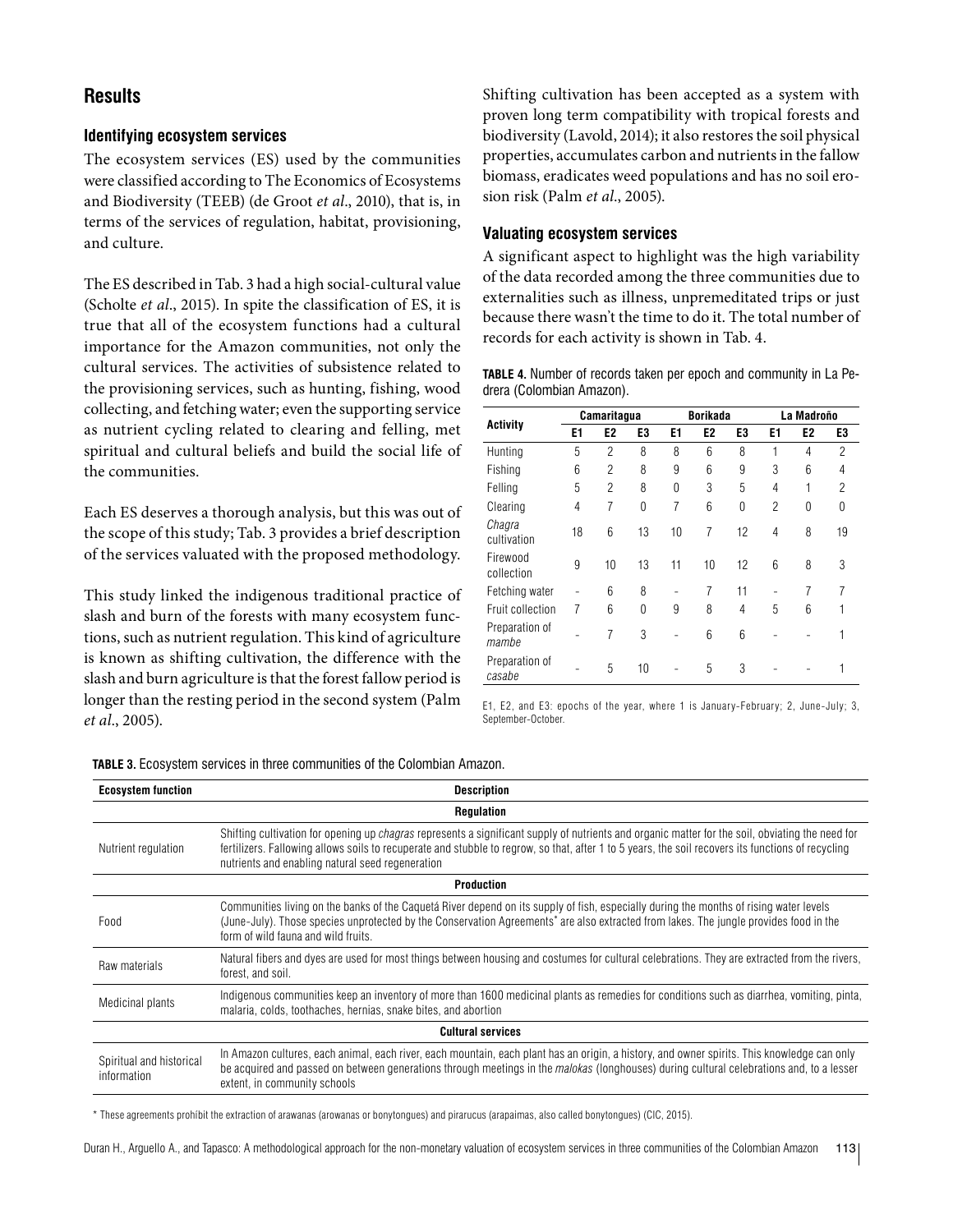Despite this variability and to quantify the level of energy invested per activity, for each community, average values of energy expenditure were calculated for each activity per epoch, allowing us to see seasonal differences in the efforts invested by each family into their subsistence.

## **"***Epoch of the Frog***" January-February**

For almost all of the activities, Camaritagua, the community closest to La Pedrera, had the highest energy expenditure in this epoch. Fishing, fruit collection, preparation of *mambe,* felling and hunting demanded more effort than the other communities, Camaritagua holds the Dance of the Doll in February, for which it must collect about 5  $m<sup>3</sup>$ of peach-palm pulp and a lot of food for around 200 people, and this could influence the energy expenditure.

For Borikada, the community furthest from La Pedrera, the effort in maintenance of the *chagra* is less in January and February, firewood collection is almost equal to the other communities, as well as preparing *casabe* and chagra cultivation.

La Madroño invested more energy in clearing and chagra cultivation. Water collection does not appear in Fig. 3 as its values were too small to be observed.

## **"***Epoch of fish shoal***" June - July**

For Borikada, the epoch of June-July received a major investment of energy in felling, fishing, fruit and firewood collection, more than the other communities. Chagra cultivation was also more energy demanding in Borikada and La Madroño, likely because they are river communities with island chagras.

For Camaritagua (Fig. 4), clearing, preparing *casabe* and *mambe* were highest. In Borikada, *mambe* preparation is done by men usually only until collecting coca leaves from the chagra and women then are whom toasted the leaves and prepare *mambe*, so records in Borikada are only for one part of the procedure of this activity.

#### **"***Epoch of Cicada***" September-October**

In Camaritagua the high expenditure that the families invest in felling and clearing is noticeable in September-October, in comparison to Borikada (Fig. 5).

Few people in La Madroño are hunters, one of them took records for September-October, in the other two epochs he wasn´t. The epoch in which most effort was invested in this activity was September, followed by June-July.



**FIGURE 3.** Energy expenditure (kcal) in the three epochs for Borikada community (La Pedrera, Colombian Amazon).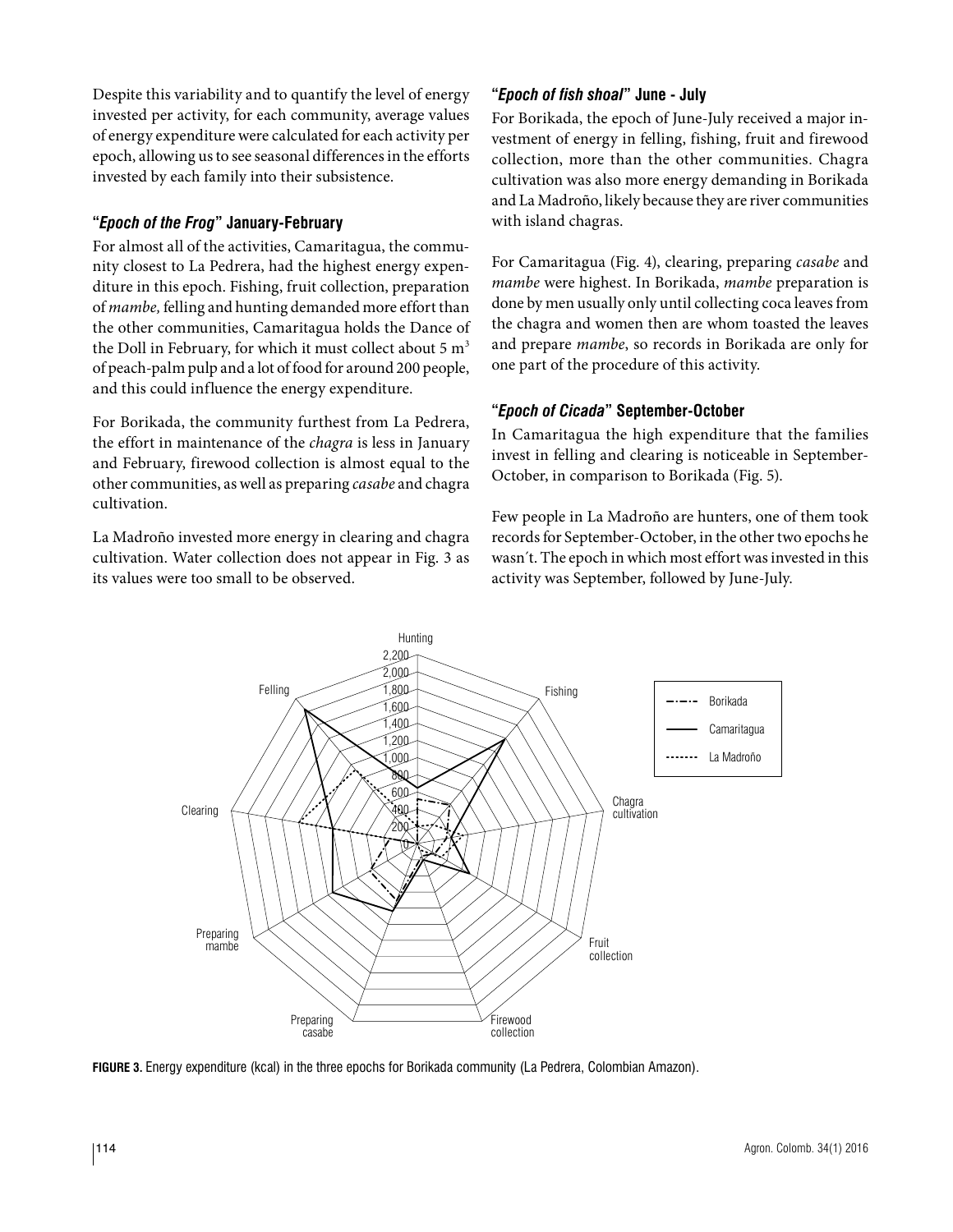

**FIGURE 4.** Energy expenditure (kcal) in the three epochs for Camaritagua community (La Pedrera, Colombian Amazon).



**FIGURE 5.** Energy expenditure (kcal) in the three epochs for La Madroño community (La Pedrera, Colombian Amazon).

La Madroño does not hold cultural celebrations but celebrates the Anniversary of the Board on 11 October. For this event, enough food must be brought together for all the participants, meaning that the most effort was expended for hunting and fishing in October.

Table 5 presents the results conducted in subsistence activities for the communities. Figure 6 compares the communities for the values of the approximate daily energy a family (man and woman, without children or elders) expends on the measured subsistence activities.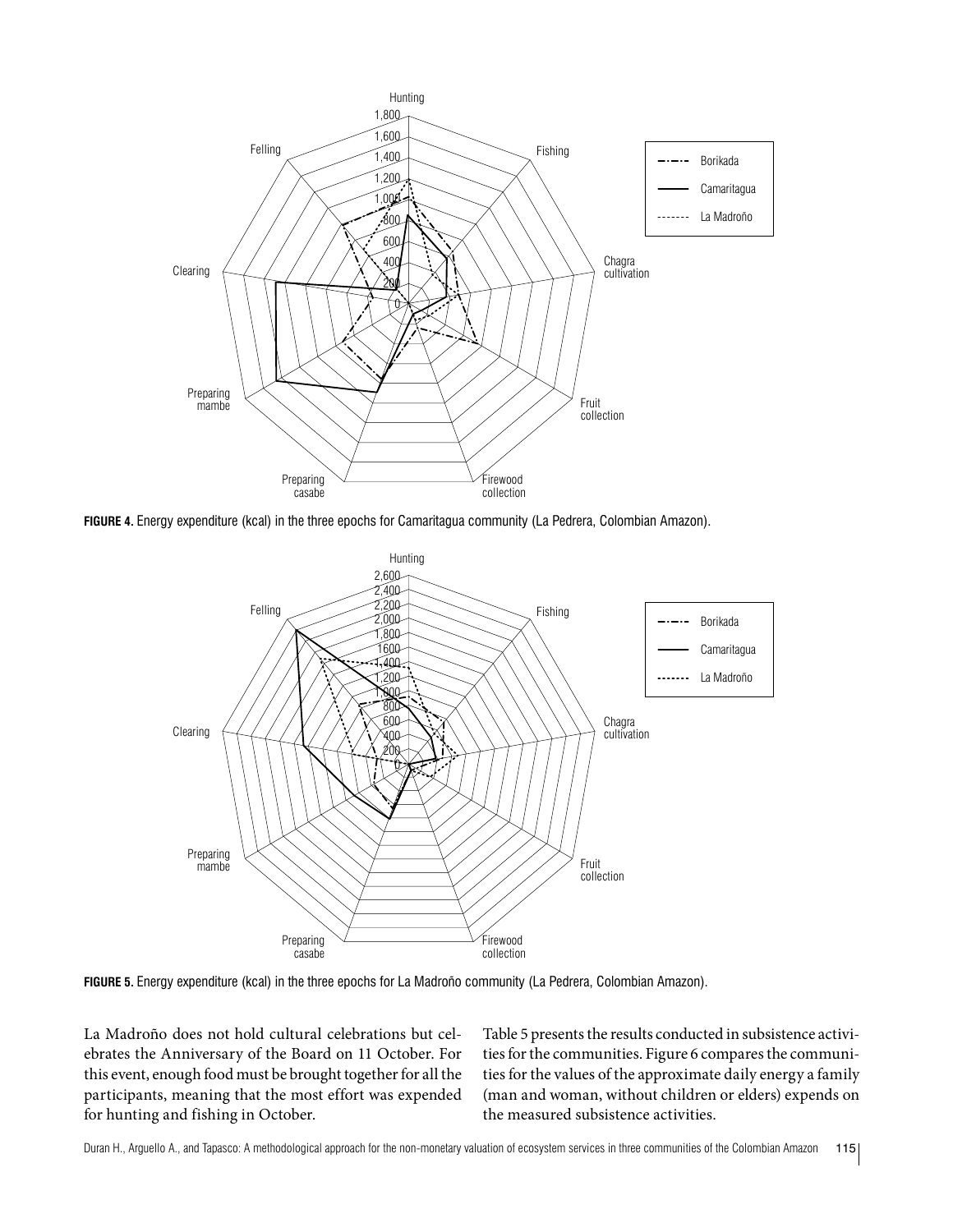**TABLE 5.** Weekly frequency of subsistence activities in three communities of the Colombian Amazon.

| <b>Activity</b>       | Camaritagua              |                |                |                | <b>Borikada</b> |      | La Madroño     |                |      |
|-----------------------|--------------------------|----------------|----------------|----------------|-----------------|------|----------------|----------------|------|
|                       | E <sub>1</sub>           | E <sub>2</sub> | E <sub>3</sub> | E1             | E <sub>2</sub>  | E3   | E1             | E <sub>2</sub> | E3   |
| Hunting               | 3                        | 0.5            |                | 3              | $\overline{c}$  | 2    | 0.25           |                | 0.25 |
| Fishing               | 4                        | $\overline{7}$ | 4              | 5              |                 | 5    |                |                | 3    |
| Felling <sup>a</sup>  | 0.08                     | 0.08           | 0.2            | 0.08           | 0               | 0.26 | 0              | 0              | 0.75 |
| Clearing <sup>a</sup> | 0.2                      | 0.2            | 0.5            | 0.2            | 0.2             | 0.5  | 0.08           | 0              | 0.2  |
| Chagra cultivation    |                          | ∍              |                | 7              |                 |      | $\overline{4}$ | 4              | 4    |
| Firewood collection   | 14                       | 2              | 3              |                |                 |      |                |                |      |
| Water collection      | 14                       | 3              | 3              | 14             |                 | 14   |                |                |      |
| Fruit collection      |                          | 3              | 3              |                | 3               | 0    | 2              |                |      |
| Prep. mambe           | $\overline{\phantom{a}}$ | 2              | 2              | $\mathcal{P}$  | $\mathfrak{p}$  | 2    |                |                |      |
| Prep. casabe, part 1  | 3                        | 3              | 3              | $\mathfrak{p}$ | $\mathfrak{p}$  | 2    |                |                |      |
| Prep. casabe, part 2  | 14                       | 14             | 14             | 14             | 14              | 14   |                |                |      |

E1, E2, and E3: epochs of the year, where 1 is January-February but extended to April; 2, June-July but extended between May to August; 3, September-October but extended to December. <sup>a</sup> Calculations are made from known frequencies (answered by participants): felling, at day 1 in E1 and E2, and after 3 d in E3; clearing, after 2 d for E1 and E2, and after 6 d in E3.



**FIGURE 6.** Daily energy expenditure for subsistence activities in three communities of the Colombian Amazon.

The values for energy expenditure in La Madroño were noticeably smaller than those of Camaritagua and Borikada, while Camaritagua had the highest energy expenditure in the first month of the years, and Borikada during rainy season in June and July and September-October.

#### *Energy efficiency*

Values of *T* were determined for each subsistence activity, using the average value between the three communities in each activity by season, also the field forms included data of the obtained product (Tab. 6).

Marvin Harris (referenced by Bayliss-Smith, 1977) estimated the average number of kilocalories produced for each kilocalorie expended in food production (*T*) for five

| <b>Activity</b>   |      | Average obtained product per event (kg) |                |        | Kilocalories in each product |                |      |                          |      |
|-------------------|------|-----------------------------------------|----------------|--------|------------------------------|----------------|------|--------------------------|------|
|                   | E1   | E <sub>2</sub>                          | E <sub>3</sub> | E1     | E <sub>2</sub>               | E <sub>3</sub> | E1   | E <sub>2</sub>           | E3   |
| Hunt <sup>1</sup> | 2.1  | 19.2                                    | 8.7            | 2.550  | 22,793                       | 10,379         | 4.7  | 21.6                     | 12.1 |
| Fish <sup>2</sup> | 10.3 | 6.1                                     | 5.3            | 7,287  | 4,292                        | 3.764          | 8.4  | 8.3                      | 6.0  |
| FC <sup>3</sup>   | 19.3 | 16.2                                    | 7.8            | 18.811 | 15.762                       | 7,605          | 45.8 | 39.0                     | 37.5 |
| PC1 <sup>4</sup>  |      | 32.1                                    |                |        | $\overline{\phantom{a}}$     |                |      | $\overline{\phantom{a}}$ |      |
| PC <sub>24</sub>  |      | 6.5                                     |                |        | 22,295                       |                |      | 17.7                     |      |

**TABLE 6.** Efficiency of subsistence activities in three communities of the Colombian Amazon.

Hunt: hunting; Fish: fishing; FC: fruit collection; PC1: preparation of *casabe*, part 1; PC2: preparation of *casabe*, part 2.

1 For hunting the waste could be 30% including the bones and animal's skin, for 100 g of meal the amount of kilocalories was assumed to be 170 kcal (Vickers, 1989).

 $2$  Fishing had the same assumptions as hunting, but the amount of kilocalories was 101 kcal/100 g.

<sup>3</sup>This activity included a wide range of fruits, so for counting *T*, we used an average of kilocalories amount in moriche palm, peach-palm pulp, pineapple and Açaí palm, mean fruits collected. 4 Efficiency in preparation of *casabe* had in the amount of *casabe* processed in part 1 and the kilograms of tortillas cooked in the part 2, so at the end, *T* was calculated with the kilocalories given by *casabe*, according to ICBF 100 g of *casabe* have 343 kcal.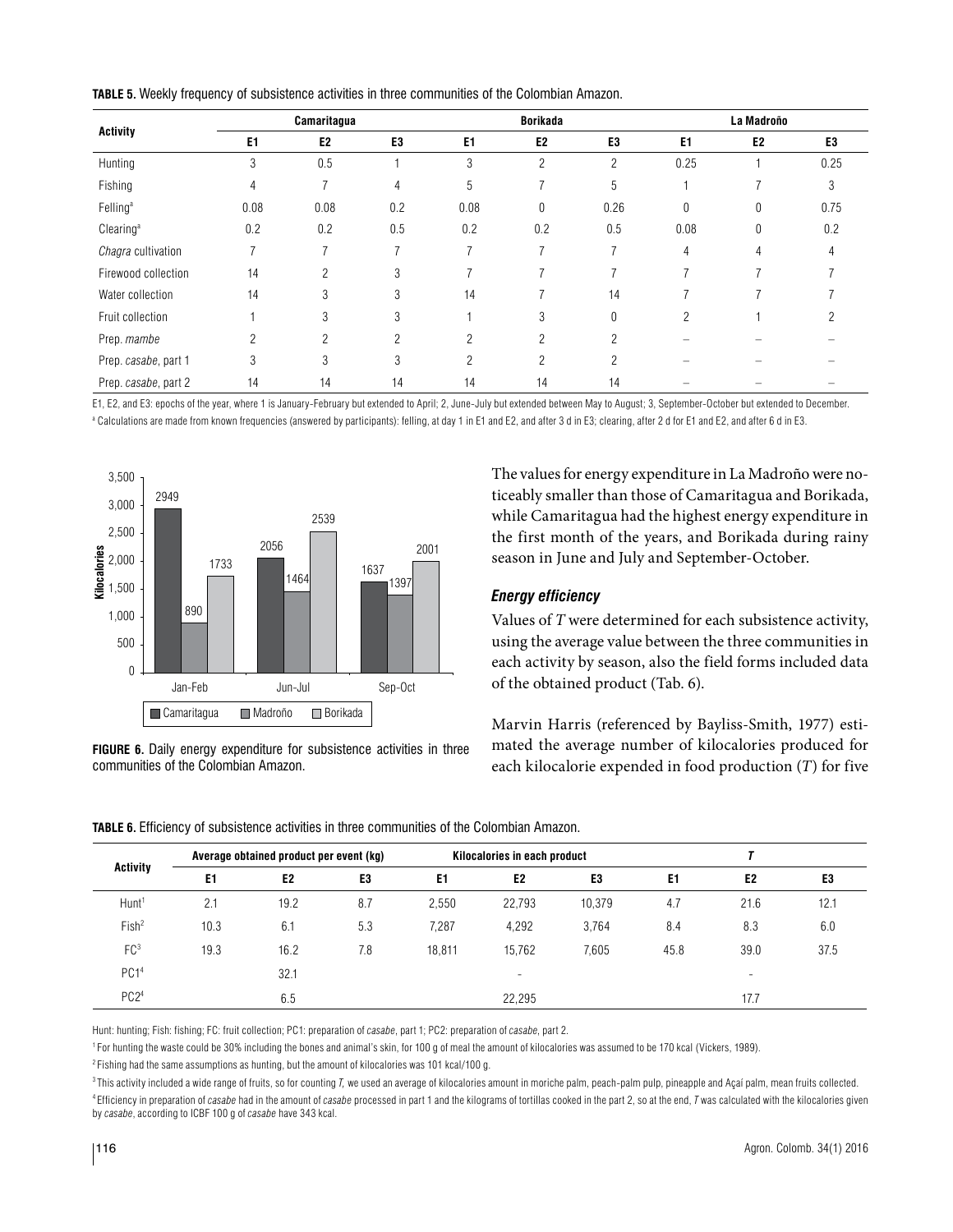types of production system, two of them based on the same subsistence activities that the communities in this study, the results were 9.6 and 9.8 for hunters and gatherers in Kalahari and shifting cultivators and pig herders in New Guinea respectively, similar to the average for Amazon communities from this study was 12.8 for hunting and 7.6 for fishing.

Vickers (1989) found a value of *T* for hunting 9.33 and 2.99 for fishing, his study with Sionas and Secoyas in the Ecuadorian amazon did not measure the efficiency of preparation of *casabe*, but he pointed out that in terms of calorie production, hunting and fishing are not as generous as plant cultivation, only 20.7% of the calories come from animal products, however they give 80.9% of the protein consumed. The results in Tab. 3 confirm this affirmation, fruits were the mean and efficient source of calories, followed by casaba, then meal and finally fish.

To compare the indigenous traditional production system with the western industrialized system, Schramski *et al*. (2013) measured the efficiency in an organic vegetable production farm in Kentucky, USA, cuantifying all energy outputs and inputs, the value of *T* was 0.025, smaller than the Amazon community efficiency.

# **Discussion**

#### **Correlations between the variables**

For Borikada community, a positive correlation (0.786) was found between the variables "time" and "kilocalories" for all of the recorded activities*.* In contrast, the correlation between time and product obtained per activity (e.g., kilograms of food or hectares worked) was less than 0.228; and between product and kilocalories was less than 0.154.

For Camaritagua, the correlation between kilocalories and time was 0.701, while the variable "product" did not correlate with either of the other variables.

For La Madroño, the variables time and kilocalories had a correlation of 0.739, while the correlation between variables kilocalories and product was negative at -0.29. Likewise, the correlation between product and time was negative at -0.367.

#### **Comparison between the communities**

Possible explanations of the results for La Madroño include, first, that the community members did not record many of the subsistence activities because they no longer performed them, such as hunting; second, they dedicated less time to the traditional work of their communities, particularly the men, who sought remunerated work in the town or neighboring communities; and third, the families who took records over the three epochs themselves had many changes.

Figure 6 also demonstrates that the epoch with the most investment of effort in Camaritagua was January, while for Borikada and La Madroño, it was June. This is logical because Borikada and La Madroño are river communities with island *chagras* that demanded increased effort in this epoch to harvest the *chagras* before flooding. In contrast, Camaritagua had most work in January because of hunting, fishing and fruit collection for the Dance of the Doll (FUCAI *et al*., 2001) and they do not have island *chagras* because they are on the riversides.

Another reflection about La Madroño was the values for effort in the wild-fruit collection, they were very similar for September and January while, for June-July, the values were much smaller. Indigenous people know that September is not the month for harvesting wild fruit, while January is, and that June is the month for harvesting açaí palm nuts. However, in La Madroño, wild fruits from the forest are not usually collected, but instead fruits are collected from the backyards and *chagras*, places where fruits are always available.

#### **Ecosystems service value**

According to the levels of effort measured in the three communities, the ES demanding the highest energy investment was, without doubt, the land under the forests, which needs to be prepared for planting and maintaining soil fertility, the service identified as essential for agricultural activities (Ramirez-Gomez *et al*., 2014), as represented by activities such as felling and clearing during September at a value of 1,353 kcal per workday.

The next most expensive service was bush meat represented by hunting at 811 kcal per workday, which could be sensible as people perceived a decrease in this resource in the last 20 years as Ramirez *et al*. (2014) mentioned.

Fish were the next resource with more than 682 kcal, food from the *chagra* at 470 kcal, fruit collection at 380 kcal, and lastly firewood collection at 148 kcal and water collection at 29 kcal.

The preparation of *casabe* as a cultural service has an energy cost of 386 kcal. The cost of preparing *mambe*, however, is higher at 808 kcal.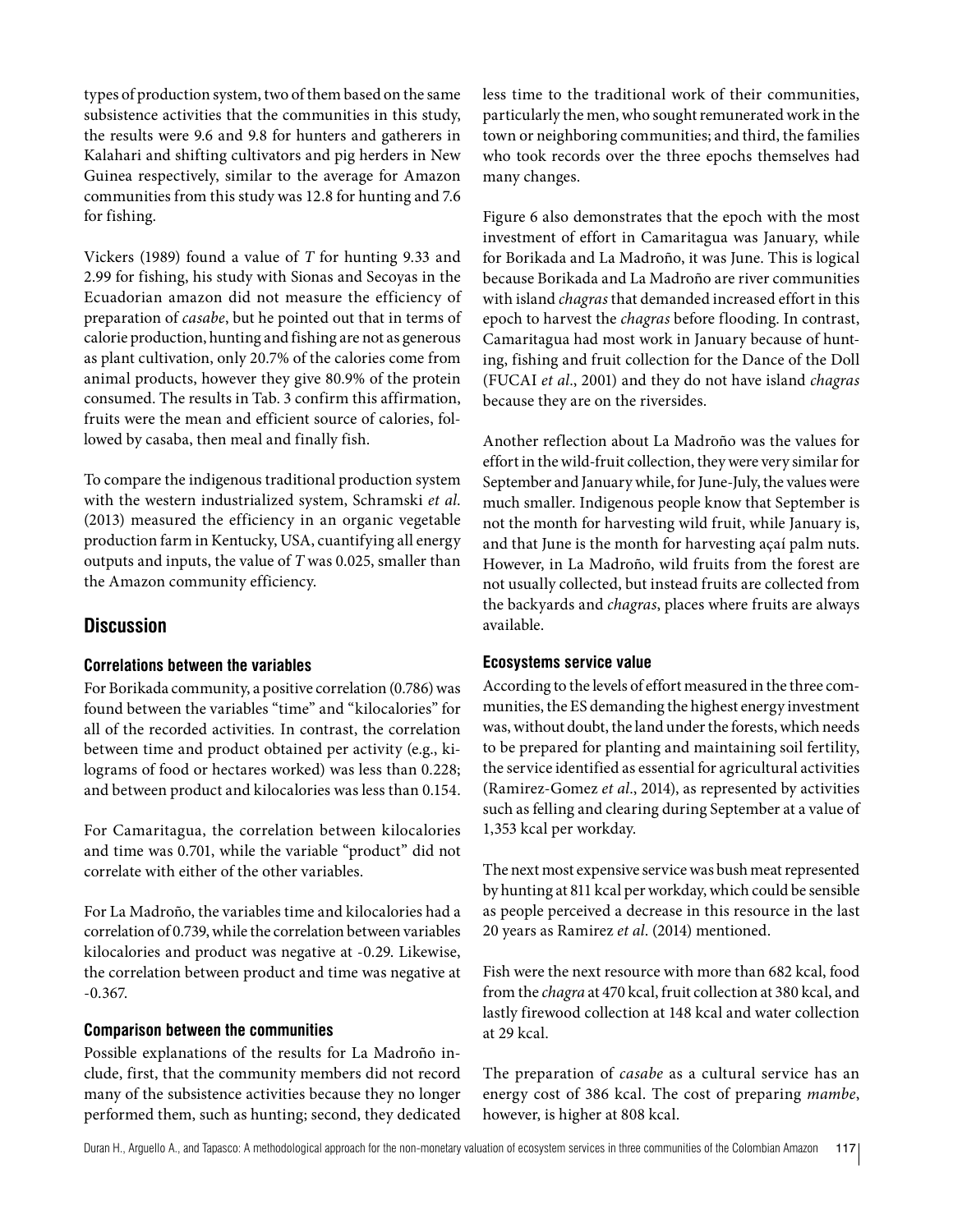Some of this study's results are very similar to those reported by Dafour (1984) for Tukana women in the Department of Vaupés, Colombia. He found an average daily energy cost for women of 2,133 kcal. However, this cost did not include other activities, observed at least for La Pedrera, such as fishing, clearing, and toasting coca leaves.

To compare the same activities measured by Dafour, we totaled the values for energy expenditure for the following activities: *chagra* cultivation, firewood collection, water collection, and *casabe* preparation. We then double this value to find the value for the total energy cost. The result was an energy consumption of 2,150 kcal for Camaritagua and 2,009 kcal for Borikada.

Finally, we point out that the highest energy expenditure was recorded in Borikada and La Madroño during the rainy period (June-July). This finding is similar to those of Bleiberg *et al*. (1980), who compared the energy expenditure in agricultural activities of 15 women. They found heavier investment during the rainy months than in the dry season, with values at 2,890 and 2,320 kcal, respectively.

#### **Food security implications for the indigenous communities**

If the indigenous way of life is assumed to be active, that is, in no way sedentary, then the total daily energy expenditure may be double that spent in subsistence activities, measured as described above according to Vargas *et al*. (2011).

This indicates that a couple in Camaritagua, to maintain their indigenous way of life, must ingest 5,898 kcal daily during January-February, 4,112 kcal during June-July, and 3,224 kcal in those months with similar dynamics as those of September-October.

In Borikada, the total daily energy expenditure of a household formed by a man and woman would be 3,466 kcal/ day for months such as January-February, 5,078 kcal/day for months such as June-July (the rainy period), and 4,022 kcal/day for months such as September-October.

In La Madroño, a similar couple would expend 1,780 kcal/ day (between man and woman) to maintain their way of life during January-February, 2,928 kcal/day during the rainy season, and 2,764 kcal/day for September-October.

The daily energy requirements for women aged between 17 and 65 years old are 2,250 kcal, and for men of the same age range 3,000 kcal, according to the recommendations of the *Instituto Colombiano de Bienestar Familiar* (ICBF, 1999). That is, for a couple, the total daily requirements would be 5,250 kcal.

Based on the foregoing discussion, there would be insufficient food for supplying the needs of communities such as Camaritagua during January-February. In the same way, the energy obtained is barely enough to supply the needs of a community like Borikada in June-July, the months of most effort. In the other seasons, for these two communities, supplies are in excess of daily requirements by 1,000 to 2,500 kcal. For La Madroño, this relationship could not be made, as the men of the households performed fewer subsistence activities.

# **Conclusions**

In terms of area, Borikada is located in the biggest Indigenous Reserve, while Camaritagua is in the smallest one; the mean effort in Camaritagua was 2,214 kcal per day (man and woman) and Borikada 2,090 kcal per day (man and woman), this data show that there could be a relationship between the available area and invested total effort for subsistence. However, single records in activities from the results presented here, we saw that this was not necessarily true. Although levels of effort were sometimes related to availability, as in the case of fish, increased effort could also depend on other variables such as the techniques used; the purpose of the resource, whether for household consumption or community celebration; or personal needs such as hunting for cash.

Energy expenditure in obtaining resources was much less for La Madroño. On understanding its context, these results could be interpreted as this community being less dependent on ES than the other two communities, where energy expenditure was almost double in some epochs although they fulfill their food needs with more market products from La Pedrera.

The methodology used allowed us to conduct a nonmonetary valuation of ES identified in the study area. If the activities for provision were specifically separated from cultural activities, the indigenous way of life related directly with all the services that the Amazon Region provided, and with each of its ecosystems such as the *cananguchales* (stands of moriche palm), flooding zones, lakes, and the savanna. Thus, the energy expended in maintaining this way of life represents an indirect value of all other ES.

We found that products obtained in subsistence activities did not correlate strongly with either time or kilocalories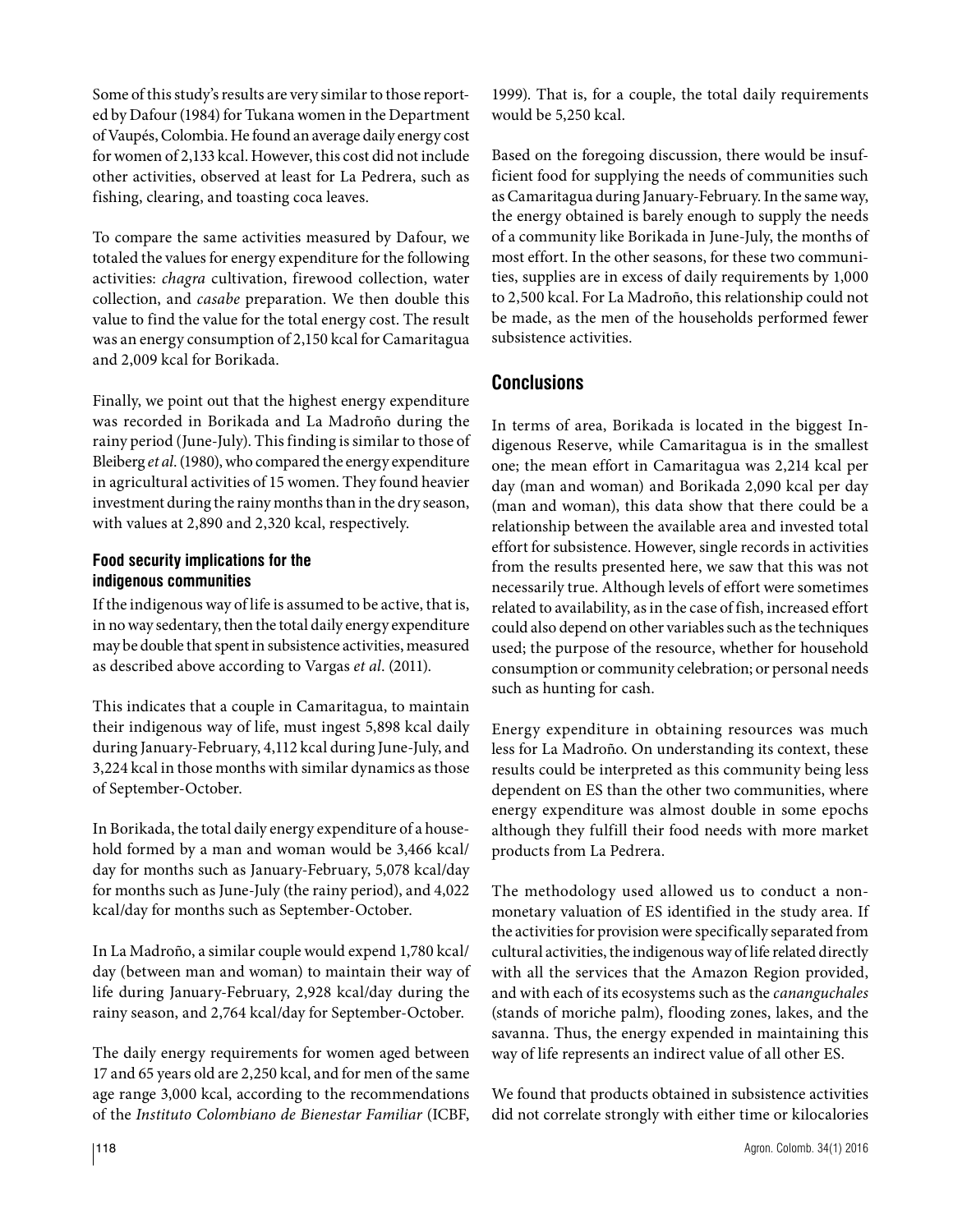consumed for each workday. On the contrary, a more reliable variable appeared to be the expertise of the person conducting the activity. Such expertise would include knowledge of the place, hour, and techniques for searching for prey or fish; and the strength and resilience in working on the *chagra*, including felling and clearing.

Amazon communities differ markedly in the physical activities that they develop throughout the year. Our study showed that energy expenditure can change considerably from epoch to epoch. A useful complementary study of this research would be to compare the kilocalorie intake in the same epochs, and, thus, adjust the recommendations for caloric intake made by institutions working on food security.

#### **Acknowledgements**

This study took place under the 'Attaining Sustainable Services from Ecosystems using Trade-off Scenarios' project (ASSETS; <http://espa-assets.org/>; NE-J002267-1), funded with support from the United Kingdom's Ecosystem Services for Poverty Alleviation program (ESPA; [www.espa.](http://www.espa.ac.uk) [ac.uk](http://www.espa.ac.uk)). ESPA receives its funding from the Department for International Development (DFID), the Economic and Social Research Council (ESRC) and the Natural Environment Research Council (NERC). Thanks to the communities Camaritagua, Borikada and Vereda La Madroño, and to AIPEA (*Association of Traditional Indigenous Authorities of La Pedrera*) for their interest and contribution in this study.

#### **Literature cited**

- Bayliss-Smith, T.P. 1977. Energy use and economic development in Pacific communities. pp. 317-359. In: Bayliss-Smith, T.P. and R.G. Feachem (eds.). Subsistence and survival: rural ecology in the Pacific. Academic Press, London.
- Bleiberg, F.M., T.A. Brun, S. Goithman, and E. Gouba. 1980. Duration of activities and energy expenditure of female farmers in dry and rainy seasons in Upper-Volta. Br. J. Nutr*.* 43, 71-82. Doi: [10.1079/BJN19800065](http://dx.doi.org/10.1079/BJN19800065)
- Brondízio, E.S., F.W. Gatzweiler, C. Zografos, and M. Kumar. 2010. Socio-cultural context of ecosystem and biodiversity valuation. pp. 1-40. In: Martinez-Alier, J. (ed.). TEEB, the economics of ecosystems and biodiversity: the ecological and economic foundations. Routledge, London.
- Brown, M.T., M.J. Cohen, and S. Sweeney. 2009. Predicting national sustainability: the convergence of energetic, economic and environmental realities. Ecol. Model. 220, 3424-3438. Doi: [10.1016/j.ecolmodel.2009.08.023](http://dx.doi.org/10.1016/j.ecolmodel.2009.08.023)
- Cardona O., S.B. 2015. Aproximación al hábitat indígena, una propuesta desde la práctica estética del caminar, en Bajo Caquetá, Amazonía Colombiana*.* MSc thesis. Faculty of Engineering and Architecture, Universidad Nacional de Colombia, Manizales, Colombia.
- Chan, K.M.A., A.D. Guerry, P. Balvanera, S. Klain, T. Satterfield, X. Basurto, A. Bostrom, R. Chuenpagdee, R. Gould, B.S. Halpern, N. Hannahs, J. Levine, B. Norton, M. Ruckelshaus, R. Russell, J. Tam, and U. Woodside. 2012. Where are *Cultural* and *Social* in ecosystem services? a framework for constructive engagement. BioScience 62, 744-756. Doi: [10.1525/bio.2012.62.8.7](http://dx.doi.org/10.1525/bio.2012.62.8.7)
- CIC, Conservación Internacional Colombia. 2015. Monitoreo biológico comunitario de de pirarucú (*Arapaima gigas*) y arawana (*Osteoglossum bicirrhosum*) en los bajos ríos Caquetá y Apaporis*.* Programa Amazonia. La Pedrera, Colombia.
- Dafour, D.L. 1984. The time and energy expenditure of indigenous women horticulturalists in the Northwest Amazon. Am. J. Phys. Anthropol. 65, 37-46. Doi: [10.1002/ajpa.1330650107](http://dx.doi.org/10.1002/ajpa.1330650107)
- de Groot, R., B. Fisher, M. Christie, J. Aronson, L. Braat, J. Gowdy, R. Haines-Young, E. Maltby, A. Neuville, S. Polasky, R. Portela, and I. Ring. 2010. Integrating the ecological and economic dimensions in biodiversity and ecosystem service valuation. pp. 1-40. In: Kadekodi, G.K. (ed.). TEEB, the economics of ecosystems and biodiversity: the ecological and economic foundations. Routledge, London.
- de Groot, R., L. Brander, S. Van der Ploeg, R. Costanza, F. Bernard, L. Braat, M. Christie, N. Crossman, A. Ghermandi, L. Hein, S. Hussain, P. Kumar, A. McVittie, R. Portela, L.C. Rodriguez, P. Ten Brink, and P. van Beukering. 2012. Global estimates of the value of ecosystems and their services in monetary units. Ecosyst. Serv. 1, 50-61. Doi: [10.1016/j.ecoser.2012.07.005](http://dx.doi.org/10.1016/j.ecoser.2012.07.005)
- de Groot, R.S., M.A. Wilson, and R.M.J. Boumans. 2002. A typology for the classification, description and valuation of ecosystem functions, goods and services. Ecol. Econ. 41, 393-408. Doi: [10.1016/S0921-8009\(02\)00089-7](http://dx.doi.org/10.1016/S0921-8009%2802%2900089-7)
- FUCAI, Fundación Caminos de Identidad. 2001. La selva y su riqueza: Proyecto Educativo Comunitario (PEC). In: [http://](http://eduamaz.wikispaces.com/file/view/MirCalendario5.pdf) [eduamaz.wikispaces.com/file/view/MirCalendario5.pdf](http://eduamaz.wikispaces.com/file/view/MirCalendario5.pdf): consulted: April, 2016.
- Harris, M. 1971. Culture, man and nature: introduction to general anthropology. Crowell, New York, NY.
- Herendeen, R.A. 2004. Energy analysis and EMERGY analysis: a comparison. Ecol. Model. 178, 227-237. Doi: [10.1016/j.](http://dx.doi.org/10.1016/j.ecolmodel.2003.12.017) [ecolmodel.2003.12.017](http://dx.doi.org/10.1016/j.ecolmodel.2003.12.017)
- ICBF, Instituto Colombiano de Bienestar Familiar. 1999. Guías alimentarias para la población colombiana mayor de dos años: bases técnicas. Bogota.
- Kamp, A., F. Morandi, and H. Ostergard. 2016. Development of concepts for human labour accounting in emergy assessment and other environmental sustainability assessment methods. Ecol. Indic. 884-892. Doi: [10.1016/j.ecolind.2015.08.011](http://dx.doi.org/10.1016/j.ecolind.2015.08.011)
- Lavold, L. 2014. Shifting cultivation and forest landscapes in the Amazon. In: Global Landscapes Forum*.* Peru.
- MAVDT, Ministerio de Ambiente, Vivienda y Desarrollo Territorial. 2003. Metodologías para la valoración económica de los bienes, servicios ambientales y recursos naturales*.* Bogota.
- Millennium Ecosystem Assessment. 2005. Ecosystems and human well-being: synthesis*.* Island Press, Washington DC.
- Palm, C.A., S.A. Vosti, P.A. Sanchez, and P.J. Ericksen. 2005. Slashand-burn agriculture: the search for alternatives*.* Columbia University, New York, NY.